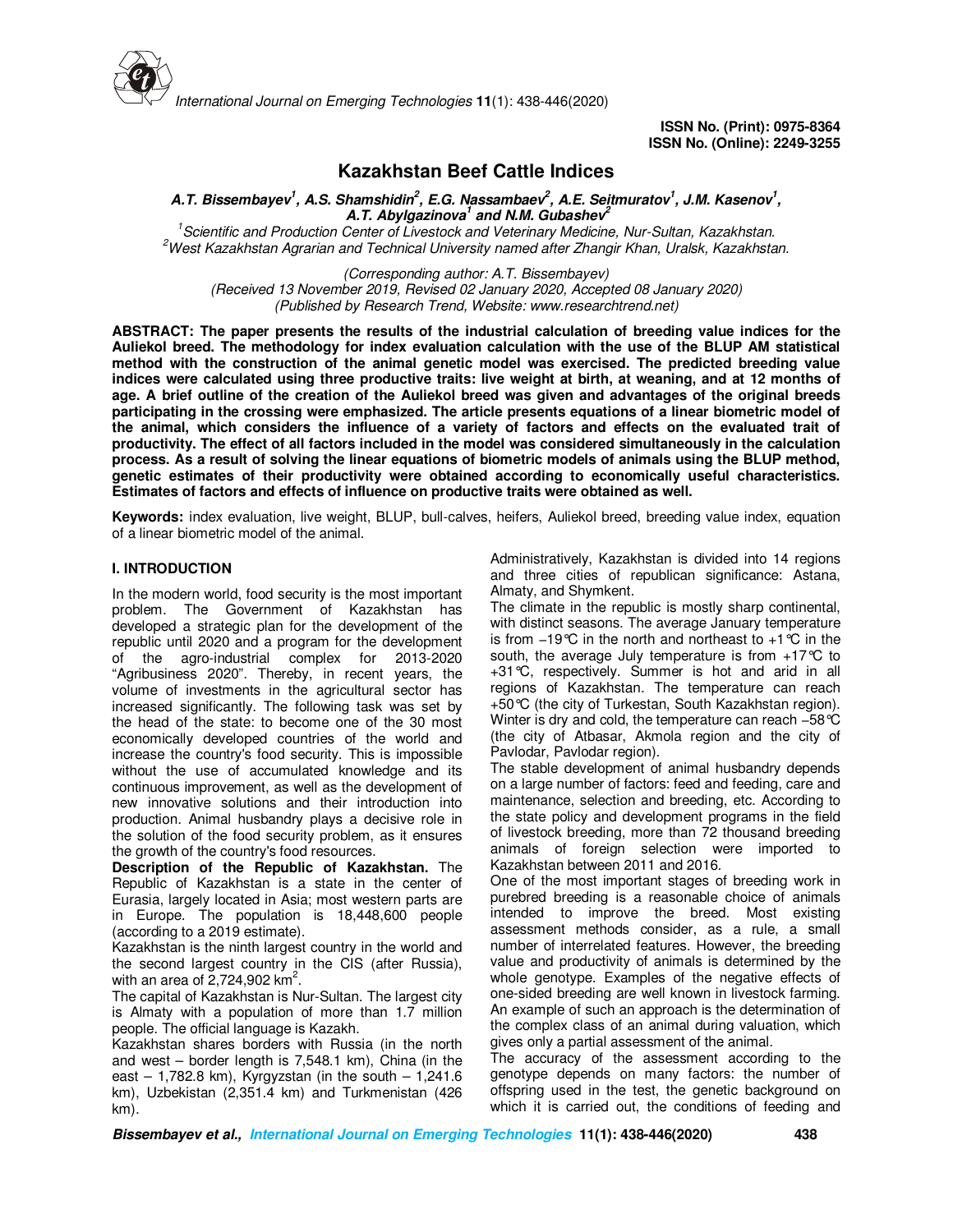keeping, the season, and many others. As a result, quite often bulls rated in some conditions as improvers turn out to be neutral or even worse.

Currently, in many farms involved in beef cattle breeding, mass breeding data are used to assess breeding value; animals are selected based on origin and phenotype while the latter is not always implemented in the offspring. At the present stage, in the practice of breeding work with beef cattle, the method of two-stage evaluation of bulls based on the quality of offspring and testing of their sons based on their own productivity is most often used. At the same time, the accepted genotypic assessment of bulls provides for the identification of the maximum potential productivity of offspring in conditions of intensive cultivation, which is very difficult to create at farms.

The existing assessment of the breeding value of animals in beef cattle breeding, considering their class and complex breeding index, does not fully reflect the real value of the animal, since it is obtained without taking into account many interrelated environmental factors and the interaction of the environment and genotype.

The methods used to assess and determine the breeding value of beef cattle in Kazakhstan are inferior to modern ones used in countries with developed cattle breeding. It is necessary to introduce the most promising selection methods for the comprehensive evaluation of the animal, for example, the use of index evaluation to determine the breeding value and obtain the projected productivity of cattle.

First of all, it is necessary to decide on the assessment technique for the breeding value of animals, as its further improvement requires the use of advanced genotype evaluation methods and modern selection methods with the use of computer and information technologies. Selection and breeding must be carried out on the basis of uniform breeding value indices (BVI). Based on the index, it is possible to evaluate the parameters of the offspring, which provides their predicted characteristics [1, 2].

Calculation of the breeding value of an animal, reduction of the time and costs associated with the maintenance of young breeders, and selection of only the best animals for the herd and reproduction are possible only with the use of selection. The genetic changes that can be achieved by selection almost always are determined by the selected servicing bulls, as well as the possibilities for their intensive selection [3].

The purpose of stock breeding is to change the gene pool of animals and improve their traits. A means of changing the gene pool is selection, which uses productivity as the main indicator for changing of a certain trait at the genetic level. Assessment of the breeding value of livestock is one of the stages of the implementation of a breeding program in herds or populations, the aim of which is directional formation of the intended hereditary traits in animals and selection of desirable individuals during the determination of the breeding value of bulls [4].

In selection and breeding, it is necessary to select servicing bulls that combine high productivity [5-8].

The selection for the productivity of the ancestors and offspring of bulls plays a positive role in the gradual hereditary reinforcement, i.e. the consolidation of a certain trait [9].

The BLUP (Best Linear Unbiased Prediction) method is of great importance in the comprehensive assessment of the breeding value of beef cattle [10-12].

In countries with developed livestock breeding (USA, Canada, Germany, France, etc.), statistical approaches and methods are used to predict the genetic characteristics of individuals (primarily servicing bulls): estimation of the animal's genetic breeding value using a mixed biometric model (AM/MME – Animal Model/Mixed Model Equation) with the use of the BLUP method.

The index assessment of the genetic breeding value of beef cattle using selection traits was carried out with the use of the BLUP method. The advantage of this method is the ability to determine a linear predictive biometric model of the animal (AM), which can take into account and assess the degree of influence of a large number of constant, periodic, and random factors and effects on the estimated useful or productive trait:

– environmental effects

- seasonal effects
- conditions of livestock management and feeding
- additive genetic effects;
- effects of the influence of selection groups
- other random traceable effects
- random unaccounted effects.

All factors included in the model are evaluated simultaneously. This approach allows comparing estimates for animals of different generations, even if a genetic trend was observed in the population. A large number of popular index estimates, such as EPD, EBV, and others, are based on this mathematical method [13- 19].

One of the pressing challenges of the present day is the assessment of the breeding value and predicted productivity using the modern methods and their improvement for more efficient selection of beef cattle with the use of computer technology and software.

Beef cattle breeding stock herd expansion requires its genetic improvement and the creation of large animals that can maintain high growth rates for a long time, produce heavy carcasses with optimal fat deposition, and have good reproductive qualities and high milking capacity.

The basis for the creation of highly productive herds should be the use of servicing bulls with the most pronounced meat traits that steadily propagate these valuable qualities to offspring. The assessment of the breeding value of a servicing bull should have two stages: evaluation of its intrinsic productivity and evaluation of the quality of its offspring. Therefore, given the increase in the proportion of highly productive beef cattle in Kazakhstan, the improvement and application of modern methods for bull evaluation is a pressing challenge for science and practical activities.

**Relevance:** The scientists of Kazakhstan were tasked with preserving and improving the productive traits and breeding ability of Kazakhstan livestock by applying modern methods of breeding value assessment.

*Scientific novelty*. We developed mathematical AM to assess the genetic breeding value of selectionsignificant productive traits of beef breeding cattle that are being selected in the natural and climatic conditions of Kazakhstan. We used the BLUP AM statistical method with regard to various factors and their effects on the manifestation of phenotypic traits and,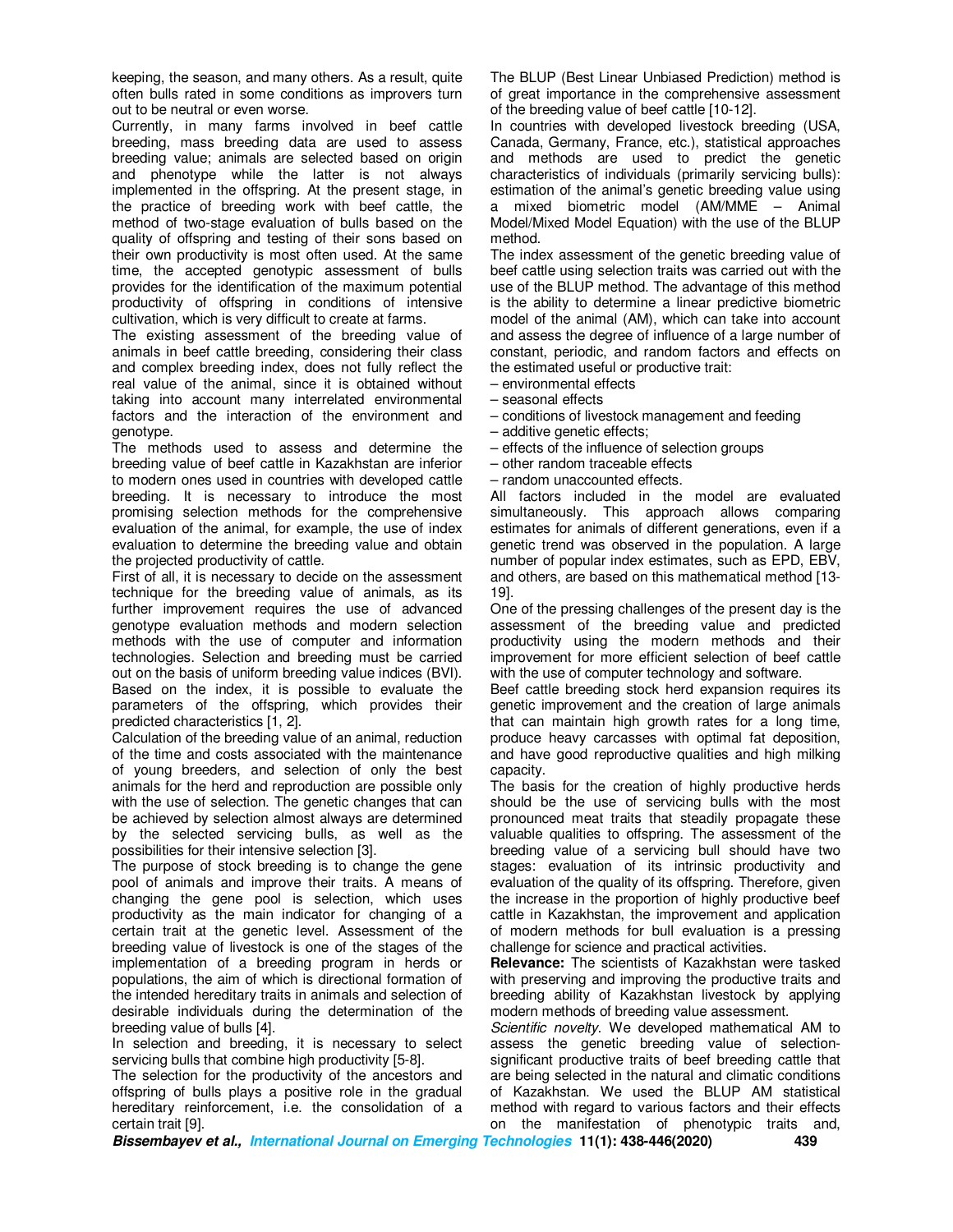accordingly, on the productivity of animals. They were subsequently ranked in the index scale for the assessment and selection of the best individuals for breeding.

**Scientific and practical significance:** The results of the research on index evaluation will be the basis for improvement of the selection methods and techniques with the use of the best gene pool, which will allow for the most complete realization of the animal genetic capabilities and increase the productivity potential of the breeds.

*The aim of the research*. Improvement of economic traits using the method of index evaluation of the Auliekol breed with the use of computer software.

Achievement of this goal will facilitate the solution of the challenges of the cattle breeding value assessment, early prediction of animal productivity, and improvement of the breeding process quality in beef cattle breeding.

**Research objectives:** Calculation of BVI using at least three indicators (live weight at birth, live weight at weaning, live weight at 12 months of age) for animals of the Auliekol breed.

The research work was carried out as part of the scientific and technical program "Improvement of the selection methods efficiency in livestock breeding" for 2018-2020 in the framework of the budget program 267 "Improvement of the availability of knowledge and research", subprogram 101 "Program-targeted funding of scientific research and events".

## **II. METHODS**

The animals of the Auliekol breed were used as the object of the research. The Auliekol breed was bred in Northern Kazakhstan using composite crossbreeding of the animals of the Kazakh white-headed breed with Aberdeen-Angus and Charollais bulls.

The Auliekol breed was approved as an independent breed in 1992. This specialized meat breed is characterized by good maturing rate, high yield and quality of meat, and high growth energy and is adapted to local conditions.

The breed combines the positive qualities of the original breeds: large size, intensive and continuous growth rate, and good beefiness of the Charollais breed; early maturity of meat, fecundity, and polledness of the Aberdeen-Angus breed; adaptation to breeding conditions, fecundity, and taste qualities of meat of the Kazakh white-headed breed.

The most important economic traits of the Auliekol breed have the following values: growth rate of bullcalves from 8 to 15 months of age  $-1,100$  g; live weight at the age of 15-18 months  $-$  450-540 kg; the mass of bull-calves' carcasses when slaughtered at 18 months of age –300-310 kg; slaughter carcass yield – 60-63%; live weight of bulls – 950-1,050 kg, cows – 540-560 kg, calves at the age of 8 months  $-$  230-240 kg; withers height of adult cows – 130 cm.

The color of the animals is light gray, 70% of the livestock are hornless. Animals have a sound constitution and are able to tolerate periods when the quantity and quality of the feed decreases. During the winter, they grow a dense hair coat and are well adapted to harsh climatic conditions [15, 16].



**Fig. 1.** Crossbreeding scheme for the breeding of the Auliekol breed.

The evaluation of genetic qualities (index evaluation of genetic breeding value) of beef cattle was performed using the BLUP method.

For this purpose, mixed linear biometric animal models (AM/MME) were constructed for each evaluated productive trait: live weight at birth, live weight at weaning, live weight at one year of age. The contributions of the influence of a large number of factors and effects on the evaluated productive trait were factored into these models: fixed and genetic effects, environmental factors, seasonal factors, random and unaccounted effects. During the calculation, the influence of all of the factors included in the model was taken into account simultaneously.

The calculations using the BLUP method were performed on the basis of data on productivity and zootechnical events with breeding stock of the Auliekol breed at the farms registered in the "Republican livestock breeding information and analytical system" database (hereinafter – IAS database). Values of live weight at birth, at weaning, and at one year of age were used as baseline beef cattle productivity data for BLUP evaluation. The following fixed effects were included in the analysis: differences in the management of individuals in enterprises and farms; calving years and seasons; age and sex group of calves; age of mother; type of birth (single, twins). Data on the following additive genetic effects connected with parental qualities for three previous generations was used in the biometric model of the animal: the sex of the animal, the effects of the herd, and the effects of the year and season of birth. The general form of the equation of the linear biometric model of the animal (AM) (formula 1) is shown below:

$$
y_{ijklm} = \mu + a_i + s_j + d_k + h_l + p_m + e_{ijklm}
$$
 (1)  
where

 $y_{ijklm}$  – productive traits, in our case: live weight at birth, live weight at weaning, live weight at 12 months of age.  $\mu$  – total average for all animals.

 $a_i$  – additive genetic effect on the evaluated calf, in accordance with the breeding record.

 $s_i$  – sex of the animal, as the bulls and heifers differ in weight.

 $d_k$  – year and season of the animal birth.

 $h_{\parallel}$  – herd or farm.

 $p_m$  – breeding groups with the same conditions of management and feeding.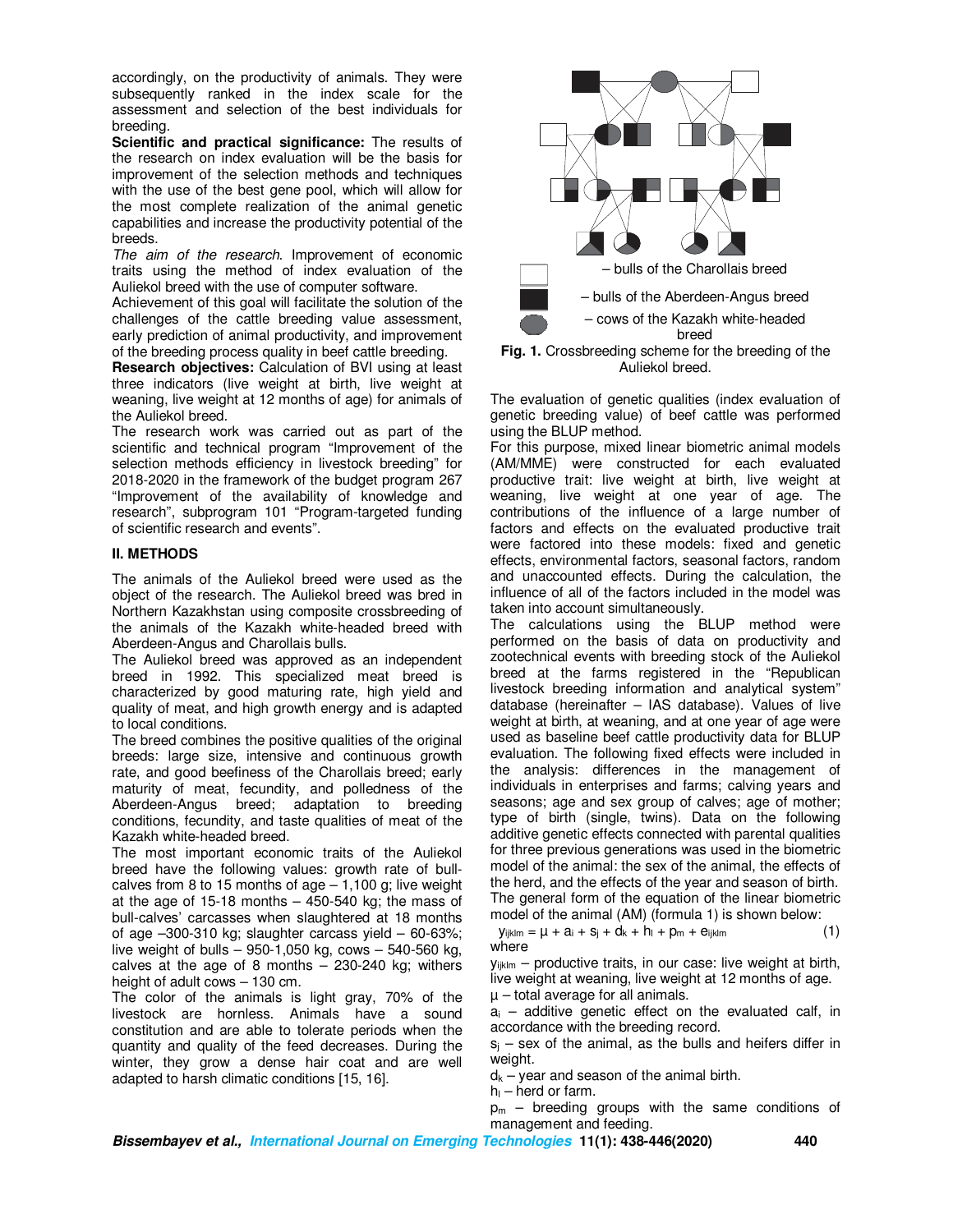$e_{ijklm}$  – model error caused by the effect of unaccounted factors.

The indices in the equation define groups with the same effects on the productivity of the evaluated animals.

The Eqn. (1) in vector form (formula 2) is presented below:

$$
y = X \times b + Z \times a + W \times p + e \tag{2}
$$

y – vector of productive traits;

X – matrix of the influence of paratypical and permanent effects.

b – vector of estimated paratypical indicators.

 $Z$  – unity matrix of the correlation of additive genetic effects.

a – vector of estimated additive genetic effects.

W – matrix of the influence correlation of random effects.

p – vector of random effects.

e – vector of unaccounted effects.

In accordance with the linear model (formula 1), the following paratypic and permanent effects were accounted for in the practical calculations of breeding value based on individual productivity: sex of the animal, as the bulls and heifers differ in weight; year and season of the animal birth; farm designated as the "herd" parameter.

The values of the initial live weight at birth and at weaning were adjusted in accordance with the age of

the mother, which affects these indicators. Table 1 shows the adjustment values for live weights at birth and at weaning. Additionally, the live weight at weaning was adjusted for the age of 210 days and the live weight at the age of one year was adjusted for the age of 365 days. Adjustments to the raw data were performed according to the formulas (3-5), presented below.

$$
CW_b = W_b + AW_b \tag{3}
$$

$$
AWb = \frac{Ww - Wb}{W^2} \times 210 + AWw + CWb
$$
 (4)

$$
CWo = \frac{Wo - Ww}{Ao - Aw} \times 155 + AWb
$$
 (5)

 $CW_b$  – corrected live weight at birth, kg.

 $W_b$  – live weight at birth, kg.

 $AW<sub>b</sub>$  – adjusted live weight at birth with regard to the age of the mother, kg.

 $CW_w$  – corrected live weight at weaning, kg.

 $W_w$  – live weight at weaning, kg.

 $A_w$  – the age of the animal when weighing at the time of weaning, days.

 $AW_w -$  adjustment factor for live weight at weaning with regard to the age of the mother, kg.

 $CW_0$  – corrected live weight at the age of one year, kg.  $W_0$  – live weight at the age of one year, kg.

 $A<sub>o</sub>$  – the age of the animal when weighing at the age of one year, days.

**Table 1: Adjustment values for live weight parameters of calves with regard to the age of the mother.** 

| Age of the mother  | Adjustment for the live weight at | Adjustment for the live weight at weaning, kg |               |  |
|--------------------|-----------------------------------|-----------------------------------------------|---------------|--|
|                    | birth, ka                         | <b>Bull-calf</b>                              | <b>Heifer</b> |  |
| 2 years            | $+3.1$                            | $+33$                                         | + 27          |  |
| 3 vears            | + 1.3                             |                                               |               |  |
| 4 vears            | + 0.4                             |                                               | $+4.5$        |  |
| 5 to 10 years      |                                   |                                               |               |  |
| 11 years and older | + 0.9                             |                                               |               |  |

The BLUP AM method requires the construction of a system of linear equations of a mixed model (formula 6) – MME:

$$
\begin{bmatrix} XX & XZ \\ Z'X & Z'Z + \alpha A^{-1} \end{bmatrix} \begin{bmatrix} b \\ a \end{bmatrix} = \begin{bmatrix} X'y \\ Z'y \end{bmatrix}
$$
 (6)

where

 $\alpha$  – coefficient calculated using the formula:  $\alpha = \frac{\sigma_e^2}{\sigma^2}$  $\frac{\sigma_{\rm e}}{\sigma_{\rm a}^2}$  =  $1 - h^2$ 

 $h<sup>2</sup>$ 

 $\sigma_{\rm a}^2$ – variance for to genetic factors.

 $\sigma_{\rm g}^2$  – residual variance.

 $h^2$  – heritability estimate of the trait.

 $A^{-1}$  – the inverse matrix of kinship.

The solution of the system of MME linear equations provided an evaluation of the productive traits of animals – the index of breeding value of the animal.

Depending on the changing conditions, factors and effects on the selection trait could be added to the BLUP AM base model.

Accuracy, or, in other words, reliability, of the breeding value assessment in the solution of the biometric model Eqn. (7) was calculated using the diagonal elements of the inverse matrix Z'Z, which is a part of the main matrix of equation (6). For this, the following formula was used (formula 7):

$$
r_a = \sqrt{1 - c * \alpha} \tag{7}
$$
 where:

 $r_a$  – accuracy of the breeding value assessment;

c – diagonal elements of the inverse matrix Z'Z;

 $\alpha$  – the same coefficient of dispersion ratio that is used in formula (6).

Accuracy values  $(r_a)$  are in the range from zero to one: the closer the value of  $r_a$  to one, the higher the accuracy and reliability of the obtained breeding value.

The heritability estimate values used in the calculation of BVI for 2018, were calculated in the period of 2015- 2016 for selection traits for different breeds. They were provided to the Center by the Australian Agricultural Business Research Institute (ABRI). They are listed in Table 2.

| Table 2: Heritability estimates for selection traits. |  |  |
|-------------------------------------------------------|--|--|
|-------------------------------------------------------|--|--|

| No. | Breed    | Live weight at birth, kg | Live weight at<br>weaning, kg | Live weight at the age of<br>one year, kg |
|-----|----------|--------------------------|-------------------------------|-------------------------------------------|
|     | Auliekol | ว.30                     |                               | 0.22                                      |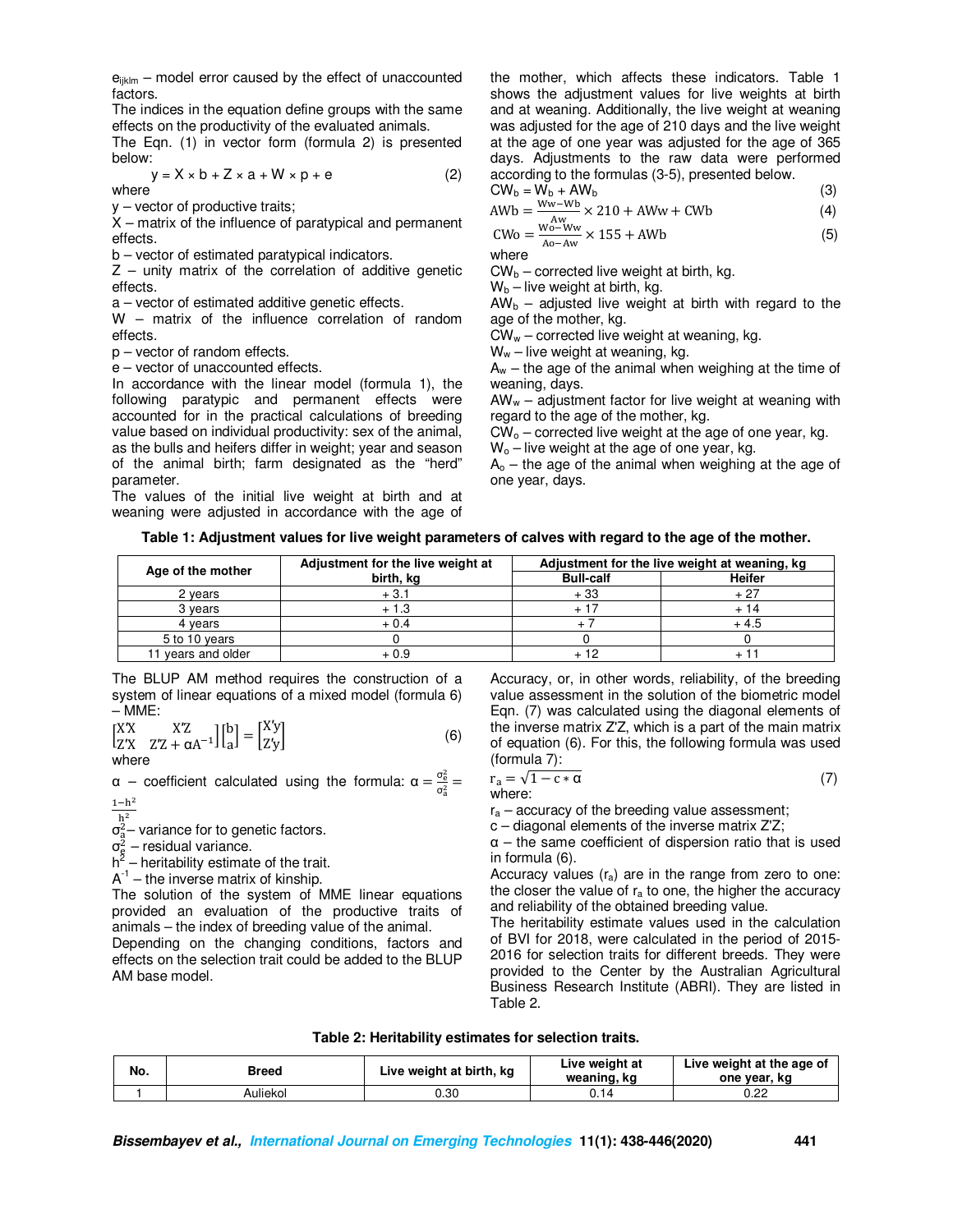#### **III. RESULTS**

The linear equations for animal biometric models (AM/MME) were solved using the BLUP method with the use of zootechnical events recordings for animal groups of the Auliekolsky breed obtained from the IAS database.

As a result, genetic estimates of their productivity were obtained for the following economic traits: live weight at birth; live weight at weaning; live weight at the age of one year. Additionally, estimates of factors and effects on productive traits were obtained: sexually mature group; year – season – herd/farm (HYS).

The number of animals whose productive and hereditary data (for at least three generations) was obtained from the IAS database for the subsequent calculation of the BVI, is shown in Table 3.

Table 4 contains data that was used for the BVI calculation. Table 5 shows the average values for animal productivity parameters.

Before calculation, the initial values of animal live weight were adjusted in accordance with formulas (3-5) and Table 1.

Distributions of live weight values at birth, at weaning, and at the age of one year for animals of the Auliekol breed before and after adjustment are presented in the form of histograms in Fig. 2-4.

| No. | <b>Breed</b> | Total number, for<br>which the hereditary<br>data were obtained | Including animals, for which the BVI were<br>calculated |
|-----|--------------|-----------------------------------------------------------------|---------------------------------------------------------|
|     | Auliekol     | 162.492                                                         | 42.560                                                  |
|     | ™otal        | 162.492                                                         | 42.560                                                  |

#### **Table 4: The number of animals registered in the IAS database, by farms.**

| No. | Number of animals at the farm | Number of farms with animals of the Auliekol<br>breed |
|-----|-------------------------------|-------------------------------------------------------|
|     | more than 10,000              |                                                       |
| ົ   | 5,000-10,000                  |                                                       |
| c   | 1,000-5,000                   | 35                                                    |
| 4   | 500-1,000                     | 18                                                    |
| 5   | 200-500                       | 46                                                    |
| 6   | 100-20                        | 37                                                    |
|     | less than 100                 | .585                                                  |
|     | Total number of farms         | 1.727                                                 |

|  |  |  |  |  | Table 5: Average values for animal productivity parameters. |
|--|--|--|--|--|-------------------------------------------------------------|
|--|--|--|--|--|-------------------------------------------------------------|

| Breed, age-sex     |        | Live weight at birth, kg | Live weight at weaning (210)<br>days of age), kg |              | Live weight at 365 days<br>of age, kg |              |
|--------------------|--------|--------------------------|--------------------------------------------------|--------------|---------------------------------------|--------------|
| group              |        | M±m                      |                                                  | M±m          |                                       | M±m          |
|                    |        |                          | Auliekol                                         |              |                                       |              |
| <b>Bull-calves</b> | 13.679 | 28.07±0.024              | 8.964                                            | 208.46+0.211 | 7.245                                 | 323.95±0.262 |
| <b>Heifers</b>     | 22.506 | 24.99±0.020              | 19,039                                           | 194.83±0.148 | 15.894                                | 280.69±0.197 |





Live weight at birth, kg. Adjusted live weight at birth, kg.

**Fig. 2.** Distributions of live weight values at birth for animals of the Auliekol breed before and after adjustment to account for maternal age.



**Fig. 3.** Distributions of live weight values at weaning for animals of the Auliekol breed before and after adjustment to account for the age of weaning.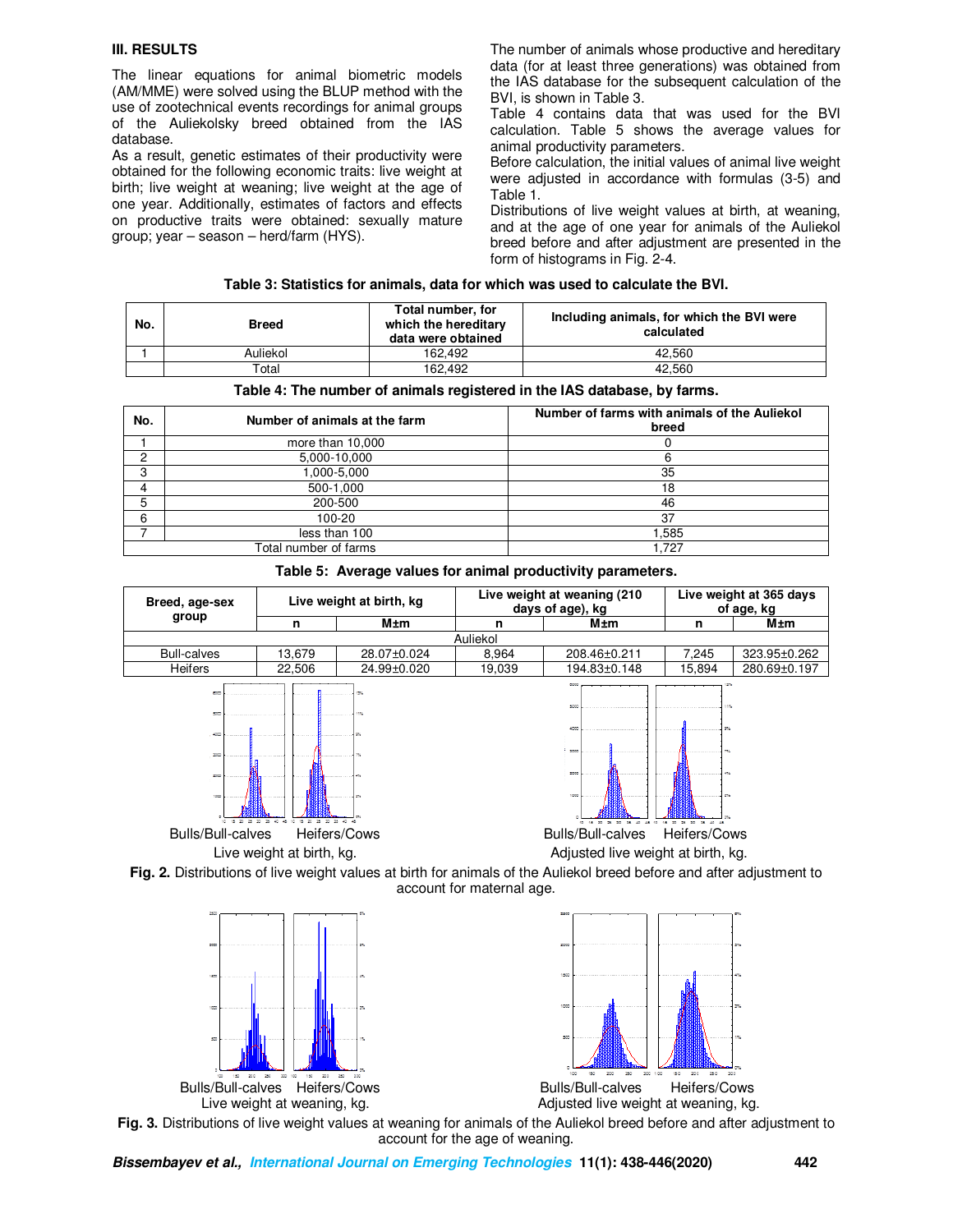

**Fig. 4.** Distributions of live weight values at the age of one year for animals of the Auliekol breed before and after adjustment to account for age.



**Fig. 5.** Diagrams of the ranges of medians for the live weights of animals of the Auliekol breed at birth, at weaning, and at the age of one year.

## **Table 6: Percentile distribution of the calculated BVI values of productive traits of animals of the Auliekol breed.**

|                   |          | BVI for live weight, kg |                         |
|-------------------|----------|-------------------------|-------------------------|
| <b>Percentile</b> | at birth | at weaning              | at the age of 12 months |
| $0\%$             | $-3.47$  | $+53.63$                | $+71.86$                |
| 5%                | $-0.70$  | $+6.56$                 | $+15.27$                |
| 10%               | $-0.45$  | $+5.19$                 | $+12.82$                |
| 20%               | $-0.18$  | $+3.74$                 | $+10.01$                |
| 25%               | $-0.10$  | $+3.23$                 | $+8.98$                 |
| 30%               | $-0.04$  | $+2.80$                 | $+8.06$                 |
| 40%               | $+0.02$  | $+2.02$                 | $+6.50$                 |
| 50%               | $+0.14$  | $+1.34$                 | $+5.07$                 |
| 60%               | $+0.27$  | $+0.68$                 | $+3.62$                 |
| 70%               | $+0.43$  | $+0.10$                 | $+1.96$                 |
| 75%               | $+0.53$  | $+0.00$                 | $+1.05$                 |
| 80%               | $+0.64$  | $-0.11$                 | $+0.23$                 |
| 90%               | $+0.98$  | $-0.91$                 | $-0.40$                 |
| 95%               | $+1.29$  | $-1.79$                 | $-1.71$                 |
| 100%              | $+9.03$  | $-19.76$                | $-39.37$                |
| Minimum           | $-3.47$  | $-19.76$                | $-39.37$                |
| Maximum           | $-3.47$  | $+53.63$                | $+71.86$                |

A visual evaluation of the distributions in these figures showed that the adjustments to the recorded live weight values to account for maternal age and the age of the animals themselves at the time of weighing brought the initial distribution of the data closer to normal distribution. Accordingly, this reduced the overall error of the model and improved the quality of BVI calculation. Fig. 5 presents diagrams of the ranges of medians for the adjusted live weights of animals of the Auliekol breed.

After the BVI for animals of the Auliekol breed were calculated using the BLUP method in accordance with the biometric model (3), the frequency distribution tables

of the obtained BVI values were compiled in the form of centile charts, which are presented in Table 6.

The percentiles presented in Table 6 describe 5% and 10% fractional distributions of index values. For the Auliekol breed, the calculated BVI values for live weight in 90% of cases were as follows: at birth  $-$  in the range from  $-3.47$  to  $+0.98$ ; at weaning  $-$  in the range from  $-$ 0.91 to  $+53.63$ ; at the age of one year – in the range from  $-0.40$  to  $+71.86$ . Tables 5 and 6 show that the largest (best) and smallest (worst) values of the indices of the entire set of calculated estimates were in the 10% extreme intervals.

In the process of BVI calculation, accuracy values were obtained for them, shown in Table 7.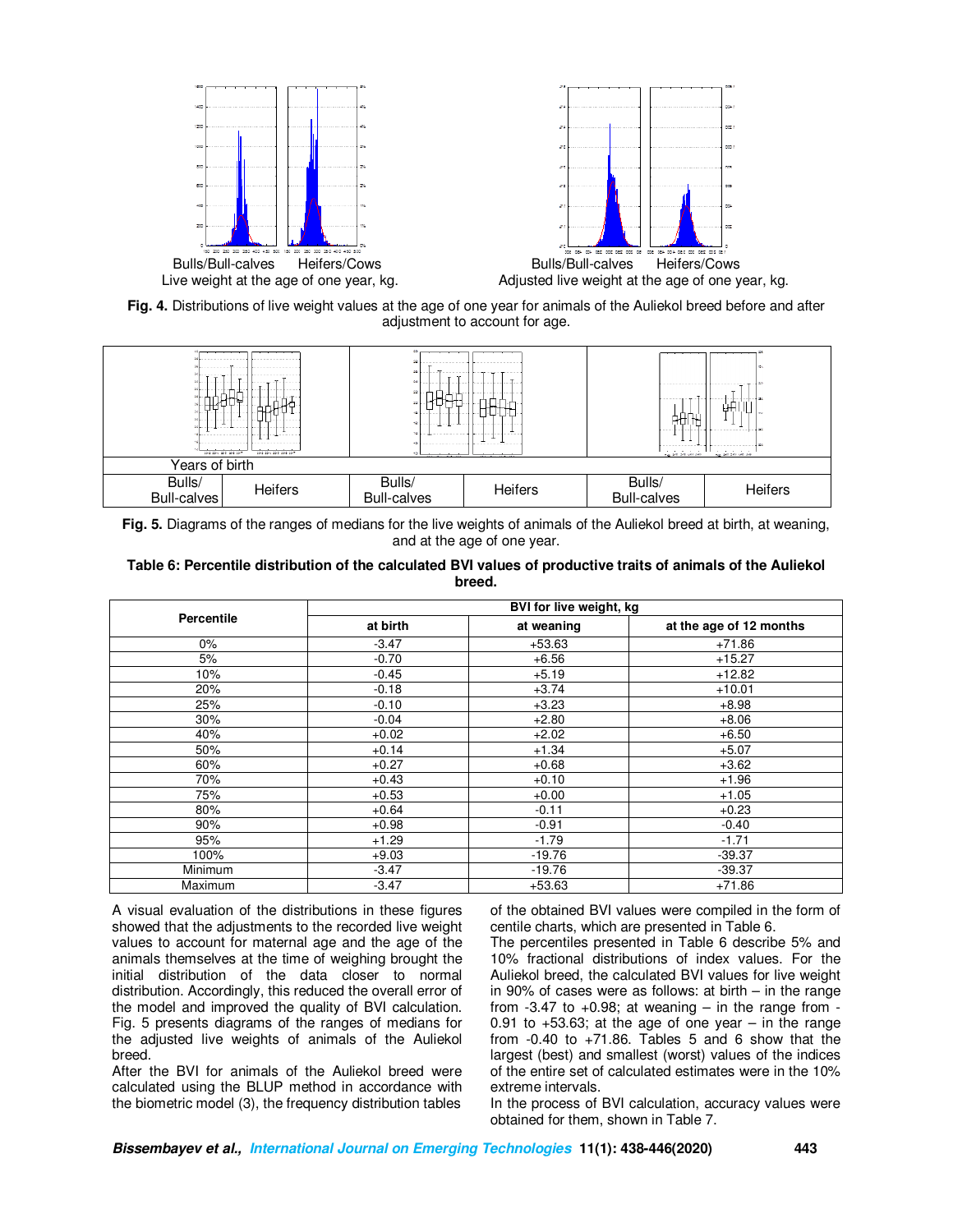There are no zero values of the fractional distribution of accuracy for the estimated BVI for 2018 for the productive parameters of animals of the Auliekol breed, presented in Table 7. The general increase in the proportion of non-zero accuracy values for the BVI indicates that entries of live weight productive parameters for these breeds to the IAS database are more complete and of higher quality in the recent years. As an example, Table 8 presents the BVI values for three parameters (live weight at birth, at weaning, and at 12 months of age) for ten animals of the studied Auliekol breed.

The values of the indices shown in Table 8 should be interpreted as an evaluation of the intrinsic genetic productivity of each evaluated animal relative to the corresponding average values that were given in Table 5.

Therefore, we can conclude that the methodology for the index evaluation calculation using BLUP AM method with the construction of the genetic model of an animal was tested and the predicted BVI were calculated using three productive indicators: live weight at birth, at weaning, and at 12 months of age.

| Table 7: Percentile distribution of the calculated accuracy values for the BVI of productive traits of animals of |
|-------------------------------------------------------------------------------------------------------------------|
| the Auliekol breed.                                                                                               |

| <b>Percentile</b> | Accuracy of BVI for live weight, kg |            |                         |  |  |
|-------------------|-------------------------------------|------------|-------------------------|--|--|
|                   | at birth                            | at weaning | at the age of 12 months |  |  |
| $0\%$             | 0                                   | 0          |                         |  |  |
| 5%                | 0.001                               | 0.001      | 0.001                   |  |  |
| 10%               | 0.014                               | 0.008      | 0.010                   |  |  |
| 20%               | 0.156                               | 0.119      | 0.137                   |  |  |
| 25%               | 0.210                               | 0.168      | 0.183                   |  |  |
| 30%               | 0.245                               | 0.203      | 0.215                   |  |  |
| 40%               | 0.325                               | 0.266      | 0.257                   |  |  |
| 50%               | 0.428                               | 0.310      | 0.295                   |  |  |
| 60%               | 0.452                               | 0.332      | 0.348                   |  |  |
| 70%               | 0.465                               | 0.348      | 0.392                   |  |  |
| 75%               | 0.471                               | 0.356      | 0.402                   |  |  |
| 80%               | 0.478                               | 0.365      | 0.411                   |  |  |
| 90%               | 0.520                               | 0.388      | 0.434                   |  |  |
| 95%               | 0.558                               | 0.416      | 0.465                   |  |  |
| 100%              | 0.982                               | 0.970      | 0.978                   |  |  |

**Table 8: Results of the index evaluation of the live weights of the animals of the Auliekol breed.** 

| No. | <b>ID</b> number of | Year of | Live weight, kg |                    |                               |                        |
|-----|---------------------|---------|-----------------|--------------------|-------------------------------|------------------------|
|     | the animal          | birth   | at birth        | at weaning         | corrected for 210 days of age | at the age of one year |
|     | 2                   | 3       | 4               | 5.                 | 6                             |                        |
|     |                     |         |                 | <b>Bull-calves</b> |                               |                        |
|     | 2615457             | 2015    | 26.0            | 225.0              | 192.1                         | 410.0                  |
| 2   | 4307875             | 2015    | 25.0            | 190.0              | 188.3                         | 370.0                  |
| 3   | 4157446             | 2015    | 28.0            | 225.0              | 193.3                         | 410.0                  |
| 4   | 4308630             | 2015    | 25.0            | 190.0              | 216.3                         | 370.0                  |
| 5   | 4345085             | 2015    | 25.0            | 215.0              | 166.6                         | 351.0                  |
| 6   | 4307935             | 2015    | 25.0            | 180.0              | 192.4                         | 331.0                  |
| 7   | 5016796             | 2016    | 28.0            | 240.0              | 223.6                         | 329.0                  |
| 8   | 5506508             | 2016    | 25.0            | 192.0              | 180.6                         | 315.0                  |
| 9   | 5506352             | 2016    | 26.0            | 195.0              | 186.3                         | 310.0                  |
| 10  | 5481589             | 2016    | 29.0            | 183.0              | 181.3                         | 286.0                  |
|     |                     |         |                 | <b>Heifers</b>     |                               |                        |
|     | 4323543             | 2015    | 25.0            | 160.0              | 185.2                         | 340.0                  |
| 2   | 4324051             | 2015    | 25.0            | 165.0              | 187.5                         | 348.0                  |
| 3   | 4323574             | 2015    | 25.0            | 150.0              | 170.2                         | 342.0                  |
| 4   | 4507969             | 2016    | 22.0            | 185.0              | 163.2                         | 325.0                  |
| 5   | 4323550             | 2015    | 25.0            | 175.0              | 202.6                         | 339.0                  |
| 6   | 3836396             | 2015    | 23.0            | 225.0              | 202.3                         | 311.0                  |
| 7   | 4234280             | 2015    | 26.0            | 226.0              | 193.2                         | 336.0                  |
| 8   | 4508006             | 2016    | 23.0            | 180.0              | 161.4                         | 325.0                  |
| 9   | 5541169             | 2016    | 28.0            | 205.0              | 218.2                         | 300.0                  |
| 10  | 5016688             | 2016    | 25.0            | 210.0              | 187.9                         | 300.0                  |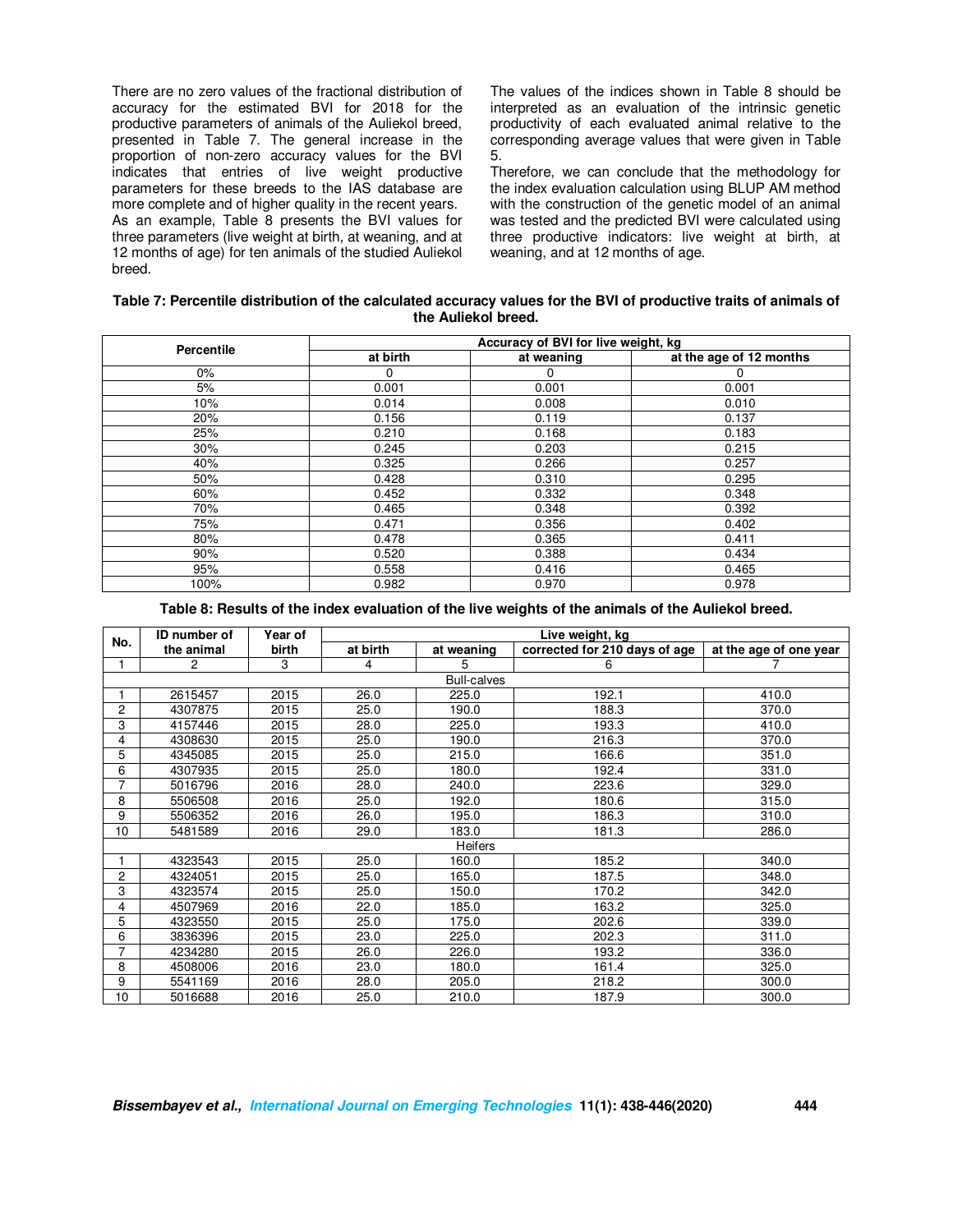|                    | Live weight,<br>kg                  | Live weight evaluation at<br>birth |          | Live weight evaluation at<br>weaning |          | Live weight evaluation at the<br>age of 12 months |          |
|--------------------|-------------------------------------|------------------------------------|----------|--------------------------------------|----------|---------------------------------------------------|----------|
| No.                | corrected for<br>365 days of<br>age | <b>BVI</b>                         | accuracy | <b>BVI</b>                           | accuracy | <b>BVI</b>                                        | accuracy |
| 1                  | 8                                   | 9                                  | 10       | 11                                   | 12       | 13                                                | 14       |
| <b>Bull-calves</b> |                                     |                                    |          |                                      |          |                                                   |          |
| 1                  | 441.9                               | 0.90                               | 0.44     | 6.69                                 | 0.31     | 39.64                                             | 0.37     |
| 2                  | 369.8                               | $-0.22$                            | 0.48     | 8.21                                 | 0.38     | 33.24                                             | 0.42     |
| 3                  | 500.4                               | 1.72                               | 0.45     | 5.86                                 | 0.35     | 31.97                                             | 0.40     |
| 4                  | 370.3                               | $-0.29$                            | 0.48     | 9.10                                 | 0.37     | 28.45                                             | 0.42     |
| 5                  | 346.3                               | $-0.62$                            | 0.47     | 12.61                                | 0.35     | 24.74                                             | 0.41     |
| 6                  | 334.8                               | $-0.04$                            | 0.48     | 6.76                                 | 0.37     | 24.51                                             | 0.42     |
| $\overline{7}$     | 333.5                               | 0.49                               | 0.46     | 6.64                                 | 0.35     | 22.86                                             | 0.40     |
| 8                  | 370.5                               | $-0.49$                            | 0.46     | 2.36                                 | 0.34     | 21.33                                             | 0.39     |
| 9                  | 355.6                               | $-0.37$                            | 0.46     | 3.16                                 | 0.34     | 18.72                                             | 0.39     |
| 10                 | 286.0                               | $-0.02$                            | 0.47     | 8.66                                 | 0.36     | 17.98                                             | 0.41     |
| Heifers            |                                     |                                    |          |                                      |          |                                                   |          |
| 1                  | 344.4                               | 0.74                               | 0.47     | 4.48                                 | 0.36     | 34.87                                             | 0.40     |
| 2                  | 348.2                               | 0.37                               | 0.48     | 9.22                                 | 0.38     | 33.76                                             | 0.42     |
| 3                  | 342.2                               | 0.46                               | 0.48     | 6.83                                 | 0.37     | 30.06                                             | 0.42     |
| 4                  | 320.9                               | 0.56                               | 0.45     | 4.00                                 | 0.32     | 29.62                                             | 0.38     |
| 5                  | 343.9                               | 0.75                               | 0.47     | 6.72                                 | 0.35     | 29.26                                             | 0.39     |
| 6                  | 312.1                               | 1.26                               | 0.46     | 7.28                                 | 0.33     | 29.11                                             | 0.39     |
| 7                  | 341.7                               | 1.07                               | 0.47     | 5.37                                 | 0.35     | 26.79                                             | 0.40     |
| 8                  | 325.8                               | 0.92                               | 0.46     | 4.17                                 | 0.33     | 24.37                                             | 0.39     |
| $\overline{9}$     | 310.3                               | 2.39                               | 0.45     | 7.48                                 | 0.33     | 23.00                                             | 0.38     |
| 10                 | 298.0                               | $-0.76$                            | 0.45     | 4.83                                 | 0.32     | 19.09                                             | 0.38     |

**Table 9.** 

## **IV. CONCLUSIONS**

– We performed the calculation of the BVI for intrinsic productivity for three productive traits: live weight at birth; live weight at weaning; live weight at the age of one year. We used the raw zootechnical event data for animals of the Auliekol breed that was added to the IAS database by farms.

– An industrial BVI calculation was performed for 42,560 animals of the Auliekol breed using three parameters simultaneously.

– The statistical distribution of the results of the BVI calculations was analyzed and the diagrams of the ranges of medians were constructed.

– Statistical distribution and percentile distribution of the BVI were analyzed.

– Statistical distribution and percentile distribution of the accuracy of the BVI was analyzed.

– We see the prospects for further research in the study of new methods for assessing the breeding value of cattle. The simultaneous use of several methods will increase the level of prediction of animal productivity and improve the quality of beef cattle breeding.

**Conflict of Interests.** The authors declare that there is no conflict of interest to disclose.

#### **REFERENCES**

[1]. Satygul, S. Sh., Isabekov, K. I., Saginbaev, A. K., Amantai, and Zh. T. (2009). K voprosuotsenkiplemennoitsennostizhivotnykh v stranakh s vysokorazvitymmolochnymskotovodstvom, Analiticheskiiobzor [On the issue of assessing the breeding value of animals in countries with highly

developed dairy cattle breeding, Analytical review]. Astana.

[2]. Torekhanov, A. A., Isabekov, K. I., Karymsakov, T. N., & Almantai, Zh. T. (2010). Aktualnyevoprosyselektsii v molochnomskotovodstve. [Modern issues of breeding in dairy cattle breeding]. Astana, Nur-Print.

[3]. Grisart, B., Farnir, F., Karim, L., Cambisano, N., Kim, J. J., Kvasz, A., Mni, M., Simon, P., Frere, J. M., Coppieters, W., & Georges, M. (2004). Genetic and functional confirmation of the causality of the DGAT1 K232A quantitative trait nucleotide in affecting milk yield and composition.*Proc. Natl. Acad. Sci. USA, 101*, 2398- 2403.

[4]. Su, G., Guldbrandtsen, B., Gregersen, V. R., & Lund, M. S. (2010). Preliminary investigation on reliability of genomic estimated breeding values in the Danish Holstein population. *Journal of Dairy Science, 93,* 1175-1183.

[5]. Kuznetsov, V. M. (2002). *Strategiyarazvitiyageneticheskoiotsenkizhivotnykh v ХХI veke.* [The development strategy of the genetic assessment of animals in the twenty-first century]. «Zdorove-pitanie-biologicheskieresursy»:

Materialymezhdunarodnoinauchno-

prakticheskoikonferentsii, posvyashchennoi 125-letiyu so dnyarozhdeniya N.V. Rudnitskogo. ["Health –nutrition – biological resources": Materials of the international scientific-practical conference dedicated to the 125th birthday of N.V. Rudnitsky.] *Kirov: NIISKhSevero-Vostoka [Kirov: North-East Agricultural Research Institute], 2,* 299-310.

[6]. Nassambaev, E., Akhmetalieva, A. B., Nugmanova, A. E., & Kulbaev, R. M. (2019). Reproductive indicators